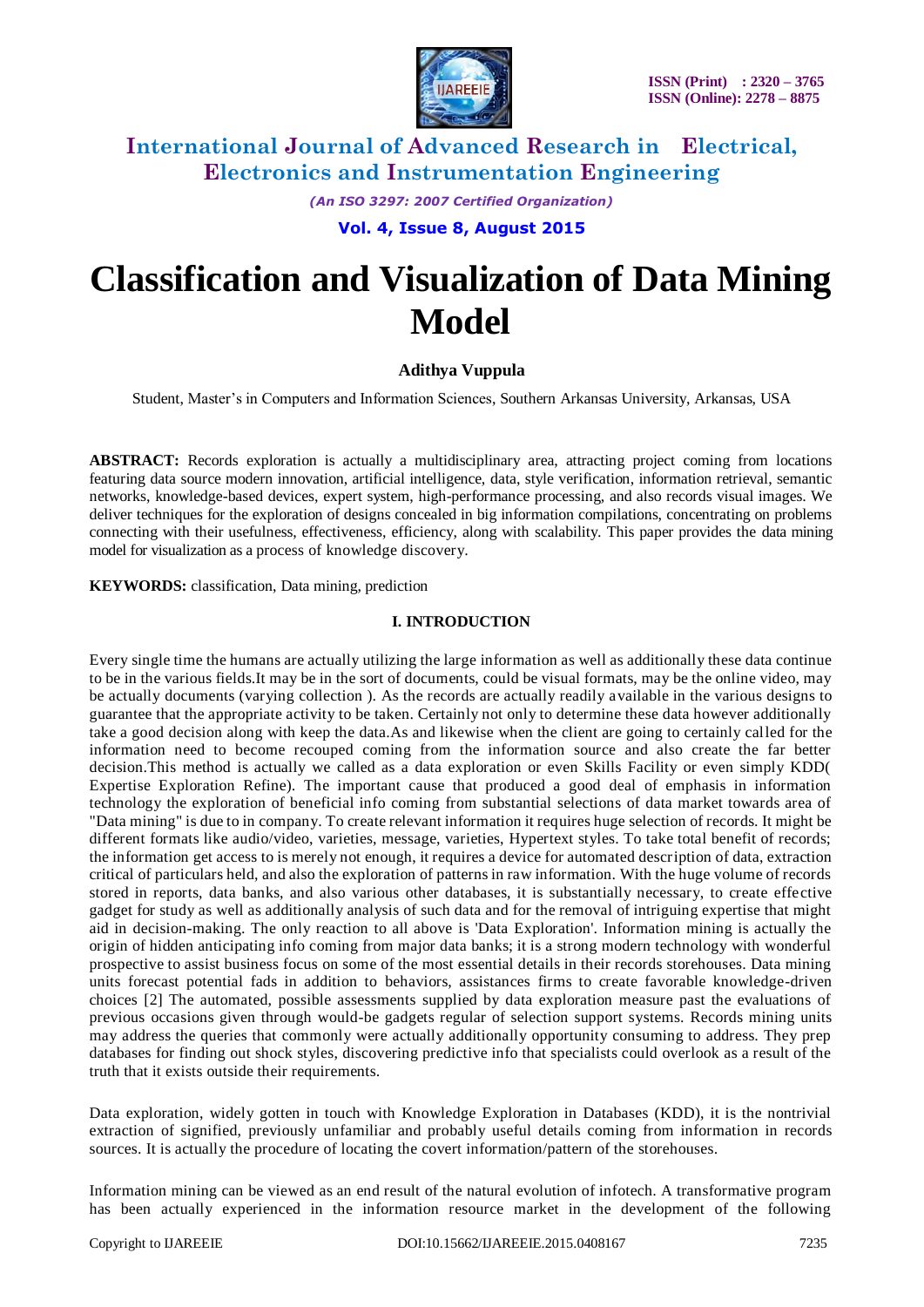

#### *(An ISO 3297: 2007 Certified Organization)*

### **Vol. 4, Issue 8, August 2015**

functionalities: records assortment and data resource creation, records tracking (including records storage as well as also retrieval, and also records resource offer handling), and additionally information analysis and additionally understanding (consisting of records warehousing and additionally records mining). For example, the quite early growth of data assortment and database creation devices acted as a need for later innovation of dependable gadgets for information storing room in addition to gain access to, and additionally query and also offer handling. Along with various information resource units delivering question as well as also package processing as traditional process, data study and also understanding has normally end up being actually the upcoming aim at.

Thinking about that the 1960's, data resource as well as likewise infotech has actually been progressing methodically coming from savage report processing systems to stylish as well as likewise effective records resources systems. The trial and error in data source bodies dued to the fact that the 1970's has really caused the improvement of relational data source bodies (where information are kept in relational table properties; records modeling devices, as well as indexing in addition to records association approaches. Furthermore, clients gained practical as well as versatile information ease of access via questions foreign languages, query processing, as well as additionally interface. Efficient methods for internet offer processing (OLTP), where a concern is actually regarded as a read-only deal, have in fact incorporated considerably to the evolution and also huge approval of relational technology as a significant tool for dependable storage, retrieval, and also management of sizable quantities of data.

Data bank modern-day innovation looking at that the mid-1980s has actually been actually defined due to the preferred adopting of relational modern technology and likewise an upsurge of r & d activities on new and also effective data source units. These utilize stylish records designs including extended-relational, object-oriented, object-relational, as well as deductive concepts Treatment- adapted information source units, featuring spatial, temporal, mixed media, energised, and also medical data sources, knowing manners, and additionally workplace info bases, have actually succeeded. Problems connected with the circulation, diversification, as well as also sharing of records have in fact been actually studied extensively. Various data resource devices and Internet-based worldwide facts devices like the Globally Internet also developed and additionally play a necessary function in the information market.

The continuous as well as additionally excellent development of computer hardware development in the past 3 years has actually triggered effective, budget-friendly, and additionally huge components of computer units, records collection tools, in addition to storage space media. This innovation supplies an excellent rise to the data resource and also details sector, as well as also produces a substantial lot of information resources and additionally particulars storehouses provided for investment management, information retrieval, and also records examination.

Records may presently be spared in many kinds of records sources. One records resource design that has recently emerged is the data storehouse, a repository of numerous various records resources, organized under a uni ed schema at a solitary internet site so as to promote administration choice making. Information stockroom technology contains information cleaning, data digestion, and also On-Line Analytical Handling (OLAP), that is, evaluation procedures with capacities like summarisation, financial obligation unification and additionally gathering, along with the capability to view information at different angles. Although OLAP resources sustain multidimensional examination as well as decision making, added record study gadgets are needed for comprehensive evaluation, including information classification, concentration, along with the portrayal of information modifications on time.

The abundance of data, mixed along with the requirement for highly effective records analysis devices, has actually been actually referred to as a \ data plentiful having said that information poor" circumstance. The fast-growing, significant amount of data, compiled and kept in massive as well as also numerous information sources, has really a lot outperformed our human potential for understanding without reliable units. As a result of this, records built up in big records resources come to be \ records burial places" records stores that are actually hardly examined. Ultimately, crucial selections are actually often created based not on the information-rich data held in data banks yet as an alternative on a decision manufacturer's intuition, just due to the fact that the selection maker does certainly not possess the tools to get rid of the crucial knowledge installed in the extensive quantities of records.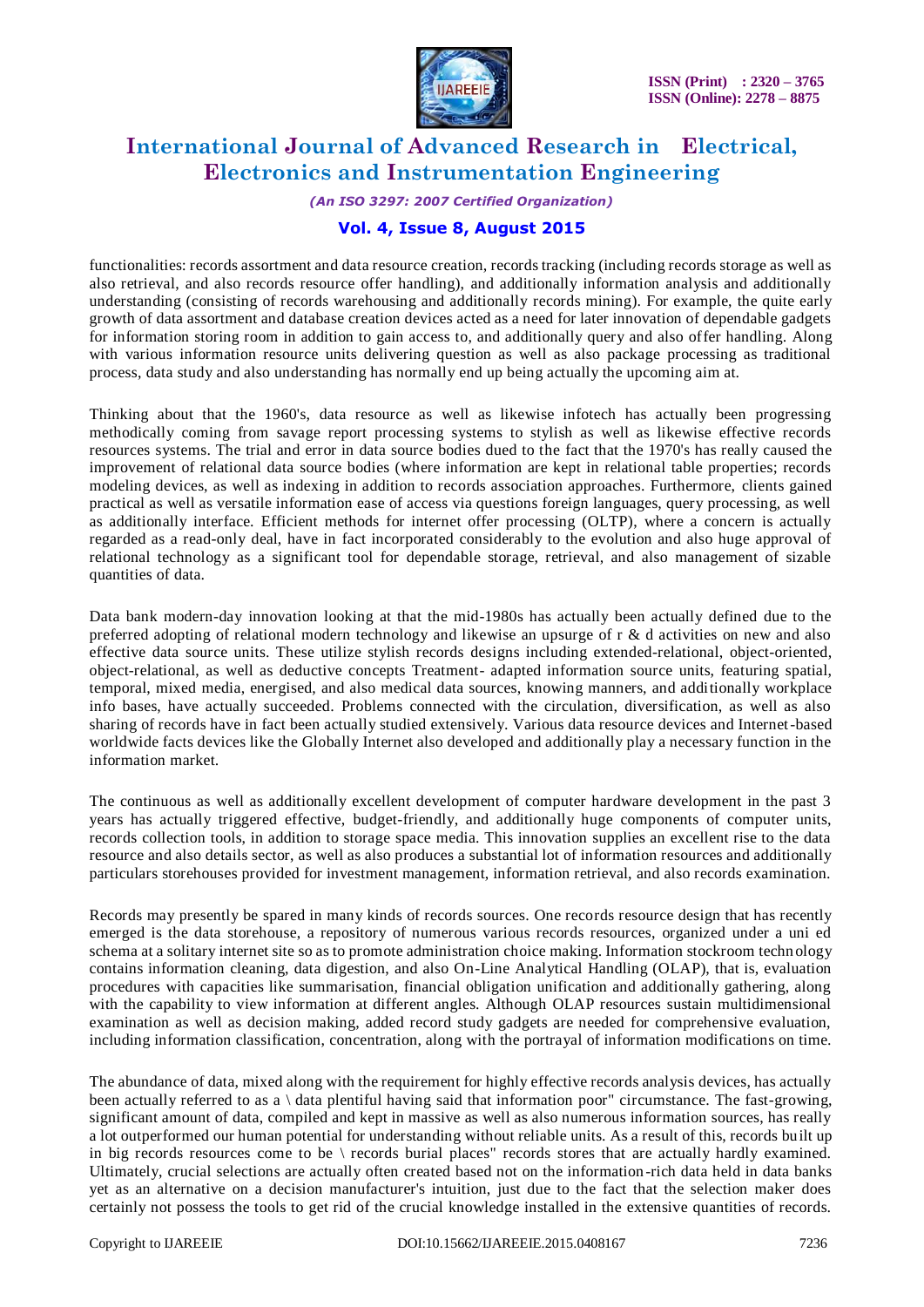

*(An ISO 3297: 2007 Certified Organization)*

### **Vol. 4, Issue 8, August 2015**

Atop that, think about existing expert system innovations, which usually trust consumers or even domain experts to by hand input knowledge into comprehending manners. Regrettably, this treatment is prone to predispositions as well as errors, as well as additionally is quite lengthy as well as costly. Information unearthing tools which implement information review might reveal significant records patterns, contributing substantially to service methods, knowledge manners, as well as additionally medical along with clinical research study. The expanding room in between information and also info demand a managed advancement of data mining units which will surely enhance records tomb right in to \ gold nuggets" of proficiency.



**Figure 1: Data mining - searching for knowledge**





**Figure 2: Data exploration as a process of knowledge finding.**

The records exploration activity may associate with the customer or even a data bottom. The interesting patterns are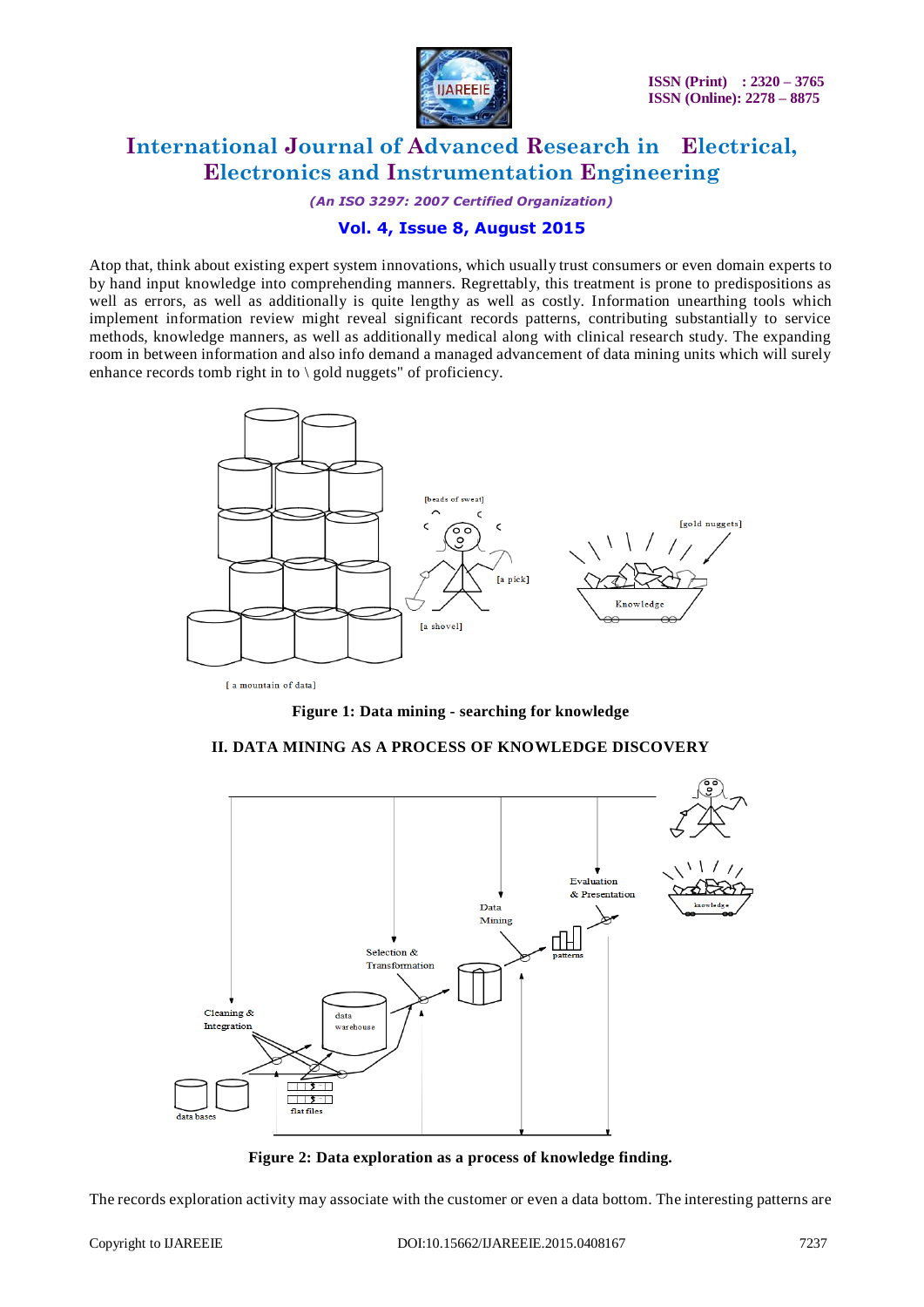

*(An ISO 3297: 2007 Certified Organization)*

### **Vol. 4, Issue 8, August 2015**

presented to the person, and also may be saved as new expertise in the information foundation. Keep in mind that depending on to this view, data exploration is merely one step in the entire procedure, albeit an important one due to the fact that it reveals concealed designs for examination.

Our company agree that records mining is a knowledge discovery process. Nonetheless, in industry, in media, as well as in the records source research setting, the phrase \ records exploration" is actually winding up being actually much more noticeable than the longer regard to \ know-how breakthrough in data resources". As a result, in this manual, our experts select to use the phrase \ information mining". Our experts take advantage of a broad view of data exploration capability: records exploration is the procedure of finding out interesting understanding from big quantities of information spared either in data sources, records storehouses, or various other particulars repositories.

Based on this perspective, the style of an ordinary records mining body may have the observing considerable parts:

1. Records resource, data storage space facility, or other info database. This is actually one or a set of databases, records storage amenities, spread sheets, or a variety of other sort of details repositories. Data cleaning in addition to information combination techniques could be executed on the records.

2. Information resource or information storage space facility server. The data bank or information storage space facility hosting server supervises of getting the relevant information, based upon the consumer's data unearthing demand.

3. Data bottom. This is the domain experience that is actually made use of to help the hunt, or examine the interest rating of resulting patterns. Such understanding can easily consist of idea power structures, took advantage of to arrange attributes or characteristic market values straight in to several amounts of abstraction. Experience like specific ideas, which may be made use of to analyze a pattern's interestingbased upon its own unexpectedness, may similarly be actually included. Various other examples of domain competence are incorporated interesting restrictions or restrictions, in addition to metadata (e.g., specifying data from a number of various resources).

4. Records mining motor. This is important to the data exploration unit and also preferably includes a selection of practical components for projects including portrayal, affiliation evaluation, classification, growth and likewise variance review.

5. Style assessment element. This part normally utilizes interesting operations as well as communicates with the data mining components thus in order to focus the search towards appealing styles combined with the mining part, depending upon the execution of the information mining technique taken advantage of. For successful data exploration, it is remarkably encouraged to push the evaluation of pattern interesting as deep-seated as possible right in to the mining method therefore regarding constrict the hunt to just the fascinating styles.

6. Icon- This part communicates between individuals and the data exploration body, making it possible for the client to engage with the system by defining an information exploration questions or even duty, giving details to help concentrate the search, along with doing prolegomenous information exploration based on the advanced beginner data exploration results. Additionally, this part makes it possible for the client to browsing records resource and also records storage center schemas or records structures, evaluation drawn out trends, in addition to envision the styles in different styles.

From a data warehouse viewpoint, data mining may be regarded an innovative period of net rational processing. Nonetheless, data exploration goes far past the slim range of summarization-style logical processing of information storage facility systems by incorporating more advanced tactics for information understanding.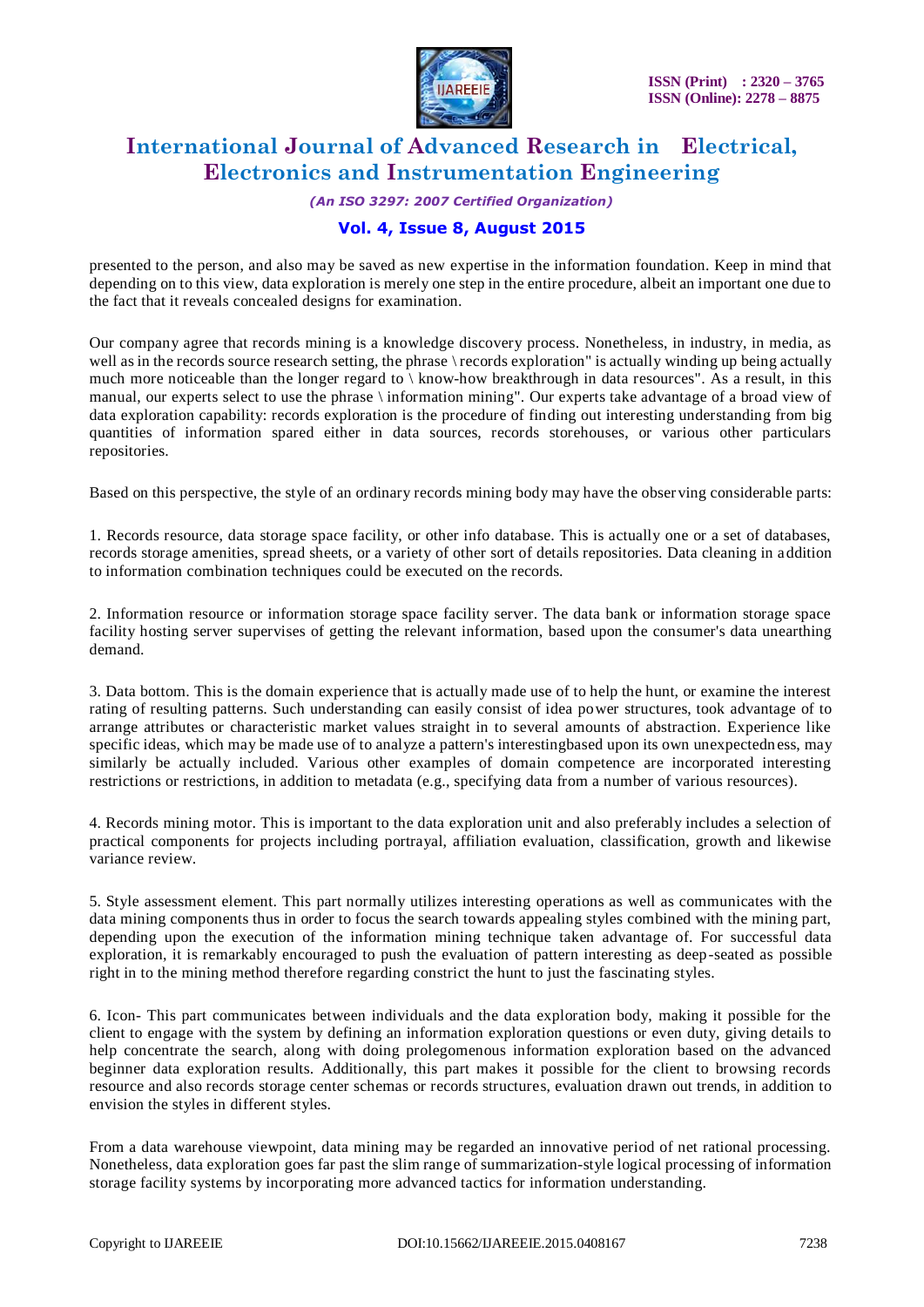

*(An ISO 3297: 2007 Certified Organization)*

### **Vol. 4, Issue 8, August 2015**

While there may be bunches of \ information exploration devices" on the marketplace, not each one of all of them may perform genuine records exploration. An information evaluation device that performs certainly not manage huge quantities of records can maximum be categorized as a machine learning body, a rational information study tool, or even a speculative body model. A body that can simply execute records or information retrieval, including locating accumulation worths, or that executes deductive questions answering in massive information sources ought to be actually much more correctly grouped as either an information resource system, an information retrieval device, or a deductive information resource device.

Data extracting entails an assimilation of techniques coming from several fields such as data source innovation, stats, expert system, jazzed-up computing, trend recognition, semantic networks, information visual images, information retrieval, image in addition to indicator handling, in addition to spatial information evaluation. Our experts take advantage of an information resource point of view in our dialogue of data exploration in this magazine. That is, focus is placed on successful along with scalable information mining strategies for big information sources. Through accomplishing data exploration, fascinating know-how, frequencies, or even high-level information could be dragged out coming from data sources as well as taken a look at or even looked from various slants. The found understanding could be related to decision making, method command, details administration, concern dealing with, and more. Because of that, information exploration is actually thought about as one of the most essential outposts in data bank systems along with amongst the absolute most pleasing, brand-new data bank treatments in the information market.

#### **III. DATA MINING ARCHITECTURE**

1. There are actually 3 rates in the tight-coupling records exploration type:

2. Information coating: as explained over, records layer could be data source and/or data stockroom devices. This layer is actually a user interface for all information sources. Records extracting outcomes are kept in data level so it could be used to finish- customer in type of documents or even several other type of visualization.

3. Information extracting request coating is made use of to get records from data bank. Some modification regimen may be done below to modify records straight in to needed format. Afterwards records is improved utilizing various records mining strategies.

4.Front-end coating gives instinctive as well as friendly interface for end-user to engage with records mining system. Information mining outcome shown in visual images kind to the consumer in the front-end layer.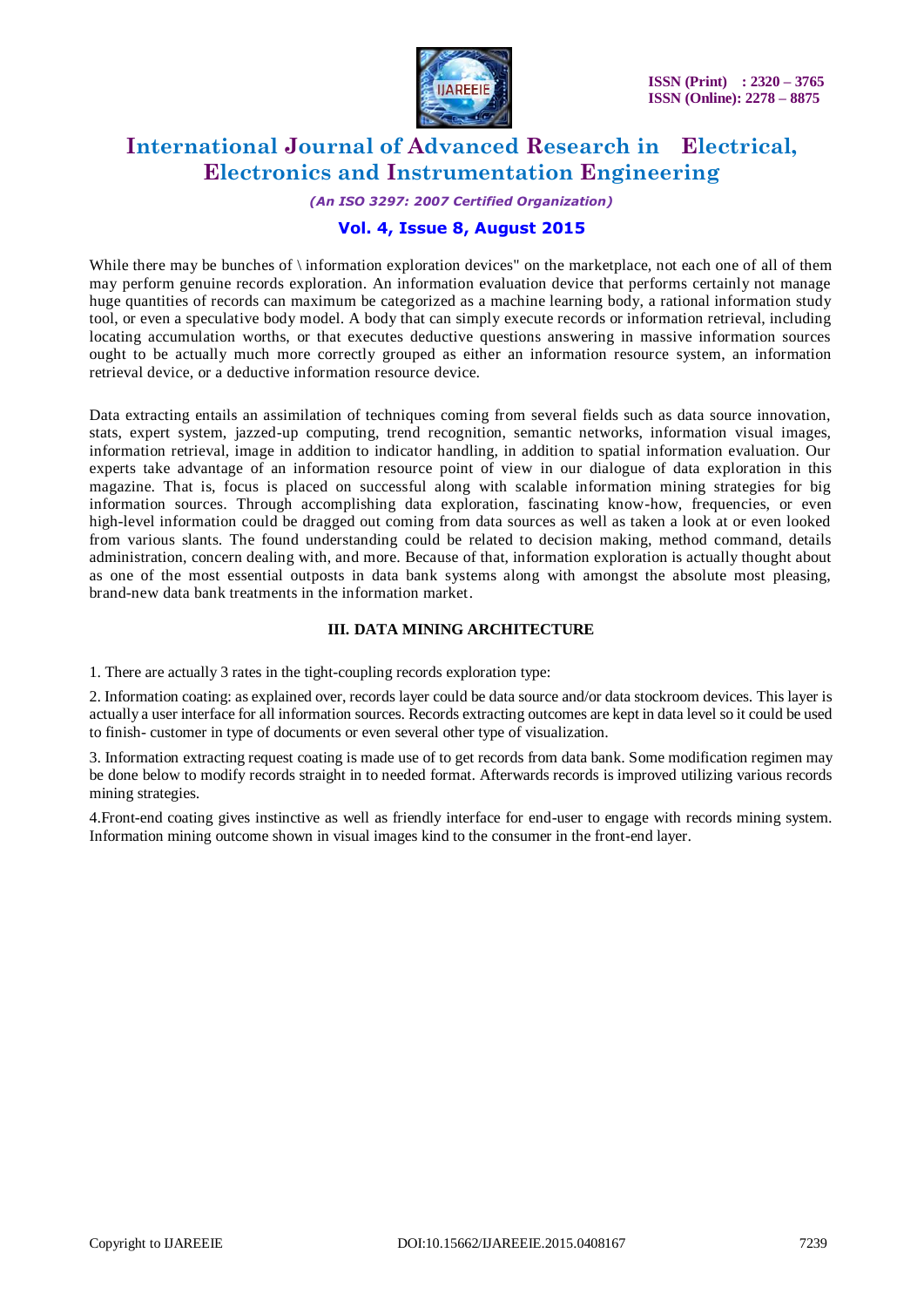

*(An ISO 3297: 2007 Certified Organization)*

### **Vol. 4, Issue 8, August 2015**



**Figure 3 : Architecture of Data mining**

In this particular write-up, our experts covered a variety of information exploration architectures, its benefits as well as disadvantages. And afterwards our experts looked into a tight-couple information exploration style-- one of the most intended, jazzed-up, high scalable information exploration style.

#### **Algorithm idea**

The relationship database contains complex multivalued, multidimensional association rules, if studied from Boolean-based mining tip, the mining method is bound to become sophisticated and also difficult than the trivial.

Boolean rule in undertaking data bank; yet if assessed coming from the view of SQL-based function innovation, the exploration protocol of the affiliation regulation in relational data source is extra quickly understood and also realized. SQL language merely requires to utilize its nine action-words to satisfy consumers " function request on the database.

#### **IV. VISUALIZING DATA MININGMODEL**

The main objective of records visualization is the total suggestion concerning the data mining model.In information exploration a lot of the amount of times our team are getting the information from the storehouses which remain in the hidden kind. This is the difficult task for a consumer. Thus this visual images of the records mining version helps our team to supply utmost degrees of understanding as well as count on. Because the consumer performs not know ahead of time what the records mining process has found, it is a considerably greater surge to take the result of the system as well as translate it right into an actionable answer to a company concern. The data exploration designs are of 2 kinds: Anticipating as well as Descriptive.

The predictive model creates forecast concerning unfamiliar records worths by using the recognized values. Ex lover. Category, Regression, Opportunity collection review, Prophecy etc. The definitive style recognizes the patterns or partnerships in information and also checks out the residential properties of the information taken a look at. Ex-boyfriend. Concentration, Description, Association regulation, Sequence exploration etc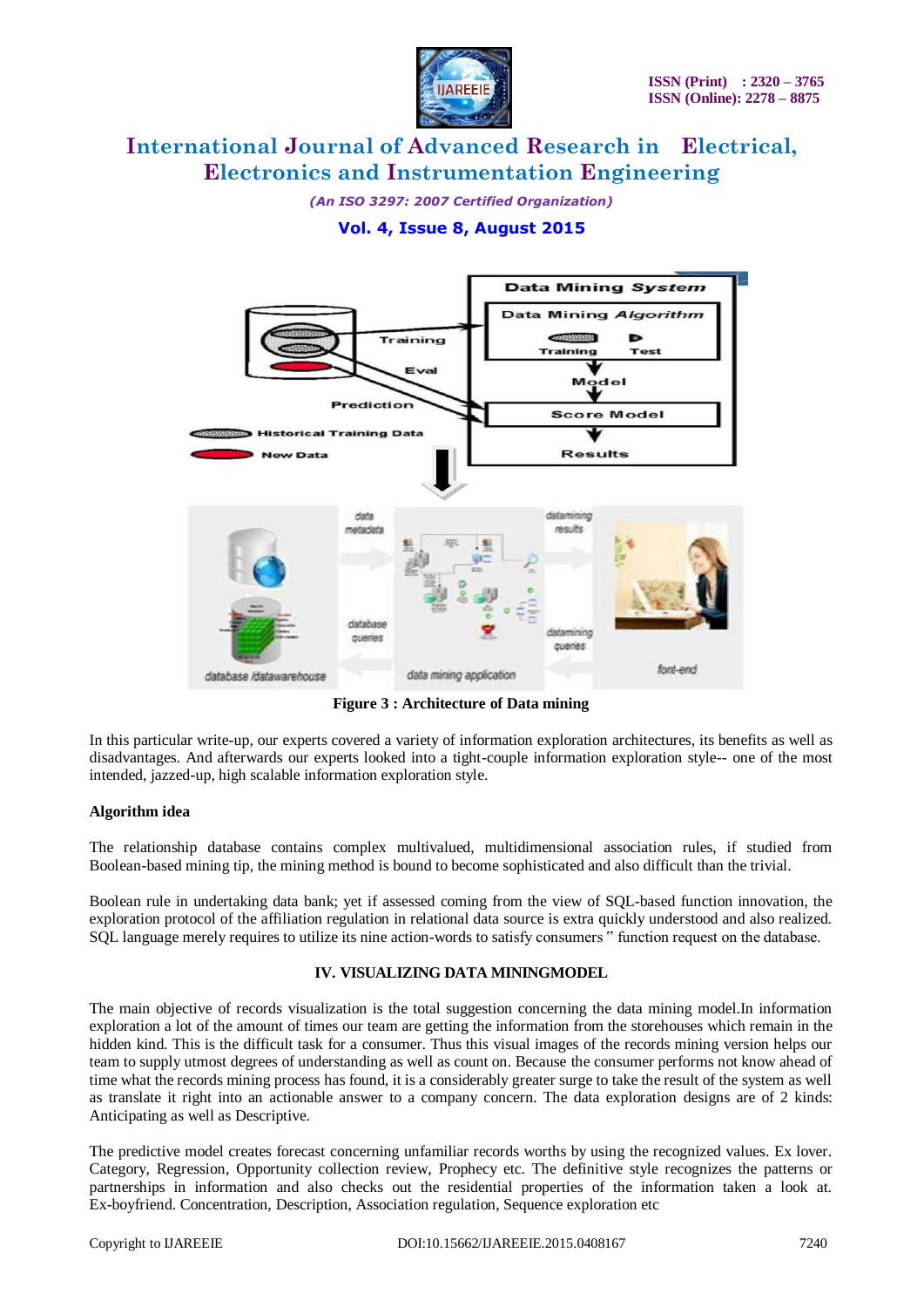

#### *(An ISO 3297: 2007 Certified Organization)*

### **Vol. 4, Issue 8, August 2015**

. Most of the information exploration uses are targeted to predict the potential state of the information. Prophecy is the process of analyzing the present as well as past conditions of the characteristic and prediction of its future condition. Distinction is actually a method of mapping the aim at data to the predefined teams or classes, this is actually a manage knowing since the lessons are predefined prior to the evaluation of the target records. The regression includes the discovering of feature that chart data product to actual valued prediction variable. While set study the value of a feature is actually checked out as it varies eventually. Eventually collection evaluation is actually utilized for many statistical approaches which will analyze the time-series data such as automobile regression strategies etc.It is long times used in both kind of choices in (1) ARIMA (II) Long-memory time-series choices in.

The term clustering indicates evaluates the various records objects without speaking with a recognized class degrees. It is actually additionally described as without supervision understanding or division. It is actually the partitioning or division of the records in to teams or even collections. The collections are defined through analyzing the actions of the records due to the domain name specialists. The condition segmentation is made use of in extremely certain circumstance; it is a procedure of partitioning of data source in to disjoint grouping of comparable tuples. Summarization is actually the technique of offering the summarize info coming from the records. The association guideline discovers the association between the different attributes. Relationship rule exploration is a two-step method: Finding all recurring thing sets, Developing powerful association guidelines coming from the recurring item sets. Pattern finding is actually a method of locating the series trends in information. This pattern may be used to understand the pattern.

#### **V. NEW WAY TO DEFINE THE KDD PROCESS**

Our experts have actually discovered the broader meaning of the followings Records, styles, Process, Authentic, Unique, and also Useful Understandable. Of KDD. The Know-how finding in databases is the non-trivial method of recognizing legitimate, unique, likely beneficial, as well as essentially easy to understand trends in information.

| Data           | A set of facts, F.                                                                                                                                                                           |
|----------------|----------------------------------------------------------------------------------------------------------------------------------------------------------------------------------------------|
| Pattern        | An expression E in a language L describing facts<br>in a subset $F_E$ of<br>F.                                                                                                               |
| <b>Process</b> | It means different operations associated with the<br>KDD. The operations involving preparation of<br>the data searching the different patterns,<br>Judging the knowledge and evaluation etc. |
| <b>Valid</b>   | Those patterns which are discovered that are<br>completely new one and which can be used<br>feature                                                                                          |
| <b>Novel</b>   | Derive the hidden patterns                                                                                                                                                                   |
| <b>Useful</b>  | Newly discovered patterns should be used for<br>different actions.                                                                                                                           |

#### **Table 1 :Describing the new form the word**

#### **VI. CLASSIFICATION**

Category is actually the handling of locating a collection of styles (or functions) which define as well as distinguish data lessons or ideas, for the functions of having the ability to make use of the version to forecast the course of objects whose training class tag is actually unidentified. The derived version is based upon the analysis of a collection of instruction information (i.e., information items whose class label is actually recognized).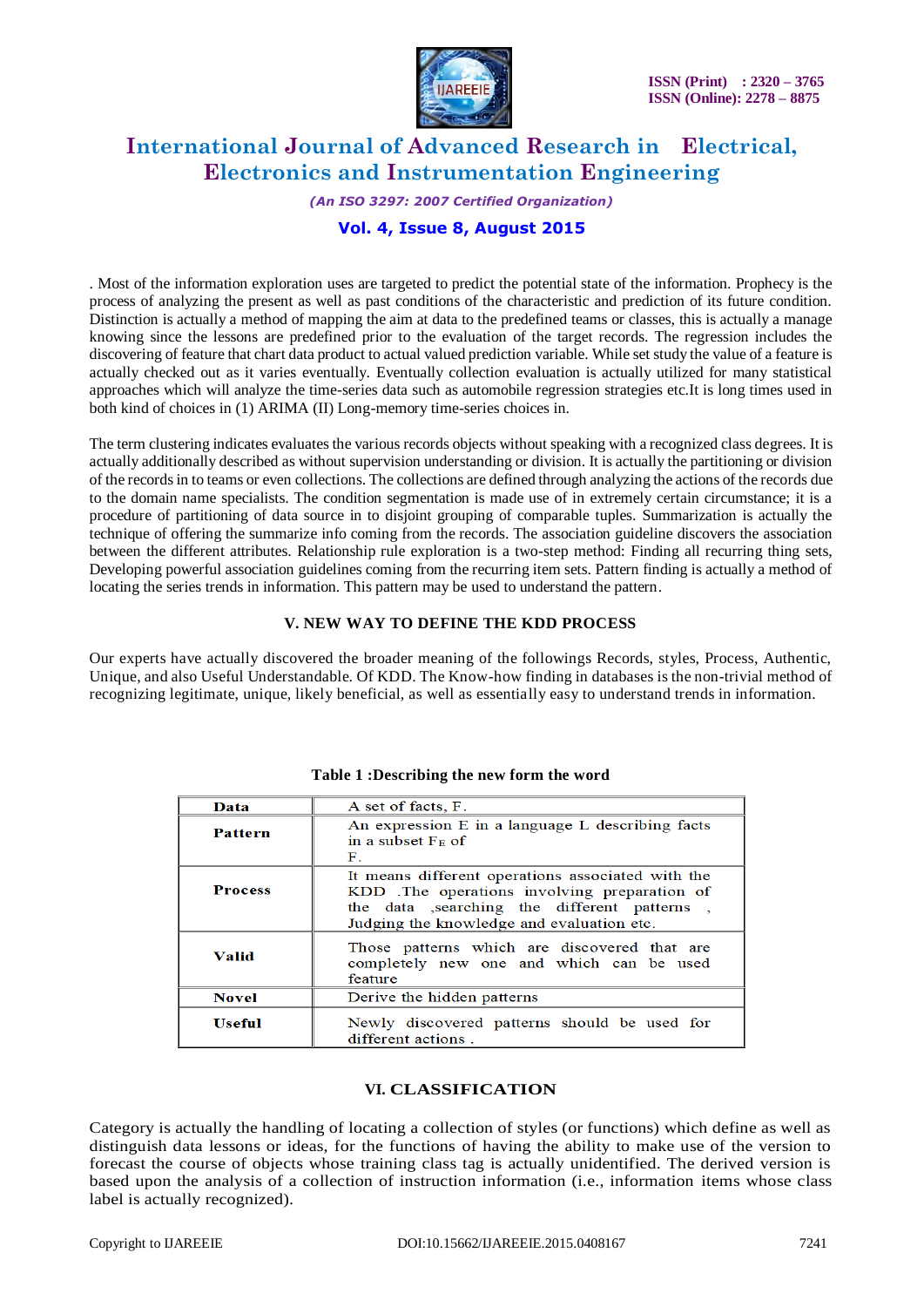

*(An ISO 3297: 2007 Certified Organization)*

### **Vol. 4, Issue 8, August 2015**

The derived style may be embodied in a variety of types, including distinction (IF-THEN) rules, decision trees, algebraic formulae, or semantic networks. A choice plant is actually a flow-chart-like tree design, where each node denotes a test on a characteristic value, each branch works with an outcome of the examination, as well as tree leaves behind embody classifications or classification distributions. Choice plants can be quickly changed to category rules. A neural network is a selection of direct limit systems that may be taught to differentiate items of different courses.

Distinction could be made use of for anticipating the class label of records things. However, in lots of uses, one may just like to predict some missing or inaccessible records values as opposed to training class labels. This is generally the scenario when the forecasted worths are actually numerical information, and is actually frequently especially pertained to as prediction. Although prediction might refer to each records worth prediction and lesson tag prophecy, it is actually normally restricted to data value forecast and hence stands out coming from classification. Forecast likewise covers the id of circulation trends based upon the available data.

Classification as well as prophecy may require to become anticipated through importance review which seeks to pinpoint features that carry out certainly not result in the distinction or forecast procedure. These characteristics may then be actually left out.

#### **Classification according to the kinds of databases mined**

An information mining body can be identified according to the type of data sources extracted. Data source devices themselves could be identified according to different requirements (such as information designs, or the sorts of records or apps entailed), each of which might require its very own information exploration strategy. Data unearthing systems can for that reason be actually identified accordingly.

For example, if categorizing according to records styles, our team might have a relational, negotiable, object-oriented, object-relational, or even data stockroom exploration system. If identifying depending on to the special forms of records managed, our company may have a spatial, time-series, content, or even mixeds media records mining system, or even a Global Web mining device. Various other body types feature various information exploration systems, and also tradition data mining systems.

#### **Classification according to the kinds of knowledge mined**

Information mining systems may be grouped depending on to the type of understanding they extract, i.e., based on records mining performances, such as depiction, bias, association, category, concentration, pattern and also evolution analysis, deviation analysis, resemblance evaluation, and so on. An extensive information mining system generally provides various and/or integrated records mining performances.

Additionally, records mining devices may additionally be identified based upon the granularity or degrees of abstraction of the expertise extracted, featuring generalised understanding (at a very high amount of absorption), primitive-level knowledge (at a raw information amount), or even understanding at numerous degrees (taking into consideration several levels of abstraction). An enhanced records exploration unit need to facilitate the exploration of understanding at a number of degrees of absorption.

Category according to the sort of procedures made use ofRecords extracting bodies may additionally be grouped according to the underlying records exploration methods utilized. These strategies can be described depending on to the level of consumer interaction entailed (e.g., autonomous devices, interactive exploratory devices, query-driven systems), or the techniques of data evaluation employed (e.g., database-oriented or records warehouse-oriented methods, artificial intelligence, statistics, visual images, style acknowledgment, neural networks, and so forth). An innovative data mining body will certainly frequently take on multiple records exploration procedures or even exercise a successful, integrated method which mixes the merits of a handful of individual methods.